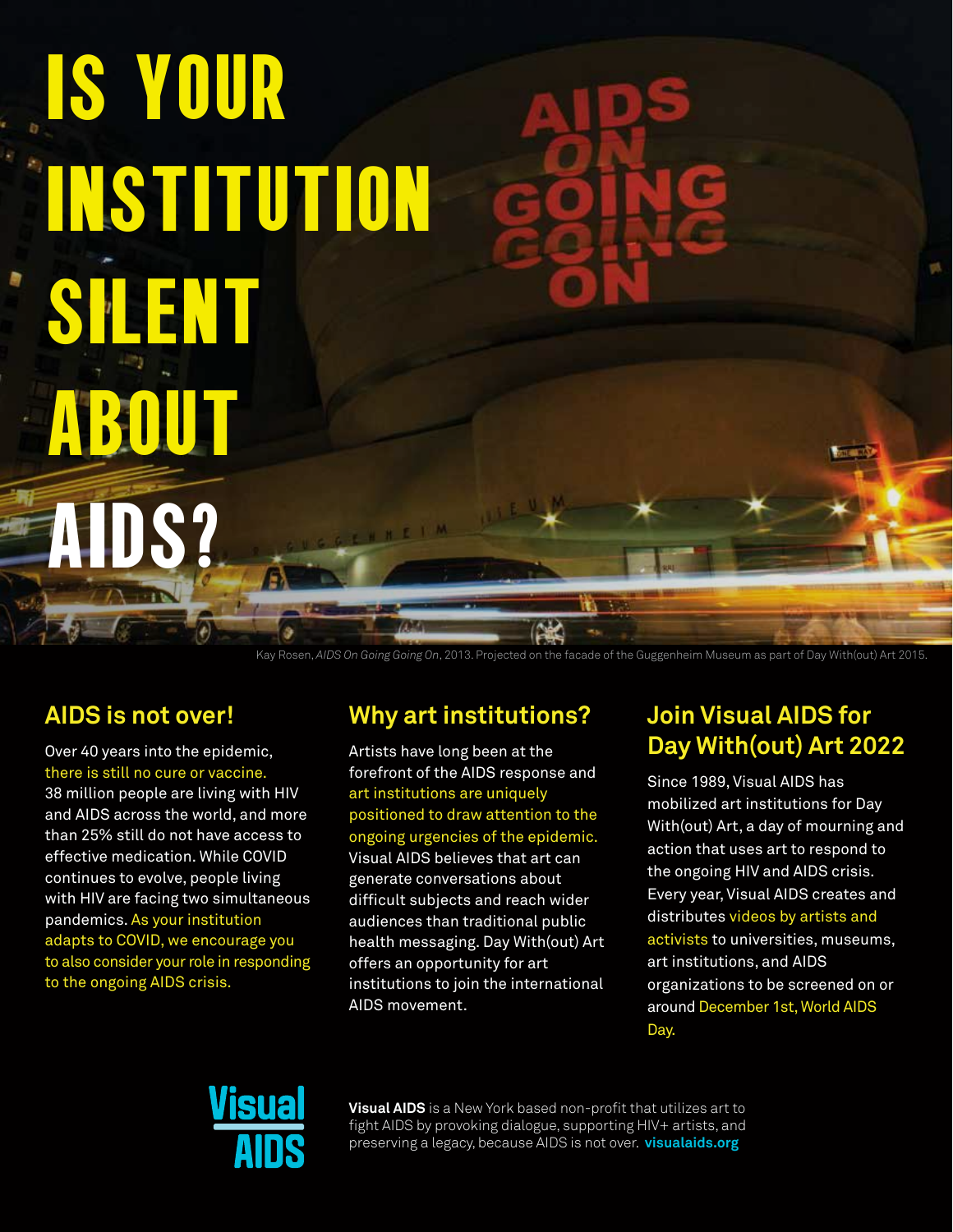

### **What:**

*Being & Belonging*, a free program for Day With(out) Art 2022 featuring seven new, short videos from artists living with HIV around the world, to be screened on or after Thursday, December 1, 2022. (Total runtime: 1 hour)

## **Who:**

Over 100 museums, universities, art institutions, and community organizations around the world.

## **Where:**

Anywhere that community can gather to view and discuss video, including theaters, classrooms, lobbies, outdoor screens, and living rooms. Looping presentations and online events are also welcome.

## **How:**

If you are interested in participating, please register for updates at **https://sites.google.com/visualaids.org/dwa2022/**

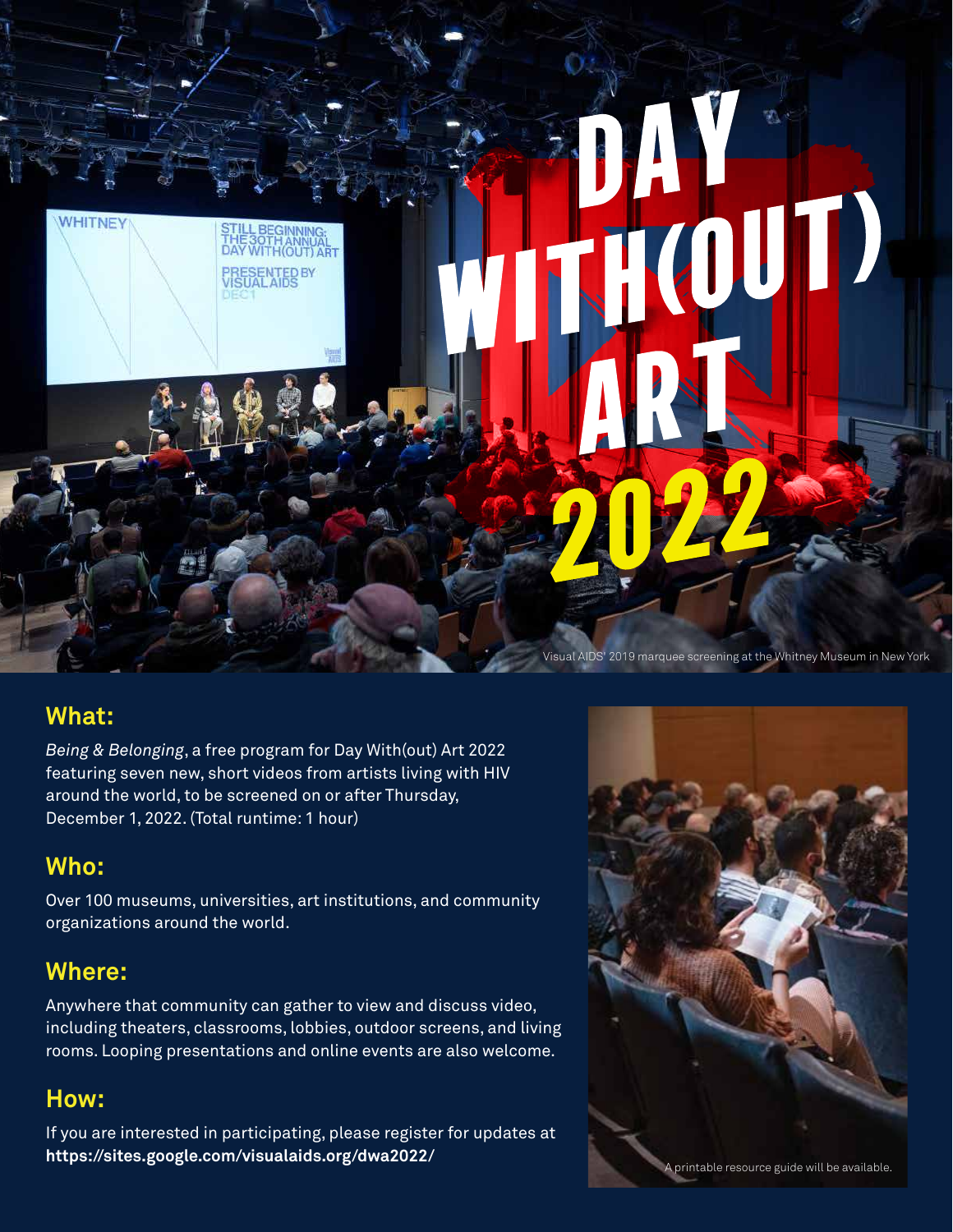# Video Program: Being & Belonging

For 2022, Visual AIDS presents *Being & Belonging*, a program of seven short videos from artists living with HIV across the world. From navigating sex and intimacy to confronting stigma and isolation, *Being & Belonging* centers the emotional realities of living with HIV today. How does living with HIV shift the ways that a person experiences, asks for, or provides love, support, and belonging? The seven videos are a call for belonging from those that have been stigmatized within their communities or left out of mainstream HIV/AIDS narratives.



#### **Camila Arce,** *Vertical Memory Archive* [Argentina]

Camila Arce presents a poem about the experience of being born with HIV and growing up as part of the first generation with access to antiretroviral medication in South America.



#### **Davina "Dee" Conner and Karin Hayes,** *We Are Here: Voices of Black Women Who Live with HIV* [United States]

Davina "Dee" Conner was diagnosed with HIV in 1997. For 17 years she knew no one else who lived with HIV. As she emerged from isolation and internalized stigma, Davina sought to understand the journeys of other Black women living with HIV. Here they are. Listen to their voices.



#### **Jaewon Kim,** *Nuance (working title)* [South Korea]

*Nuance (working title)* depicts a relationship between someone who is living with HIV and their HIV negative partner. Through their entangled yet sometimes isolated lives, the video offers a critical reflection of the issues surrounding HIV/AIDS in South Korea today.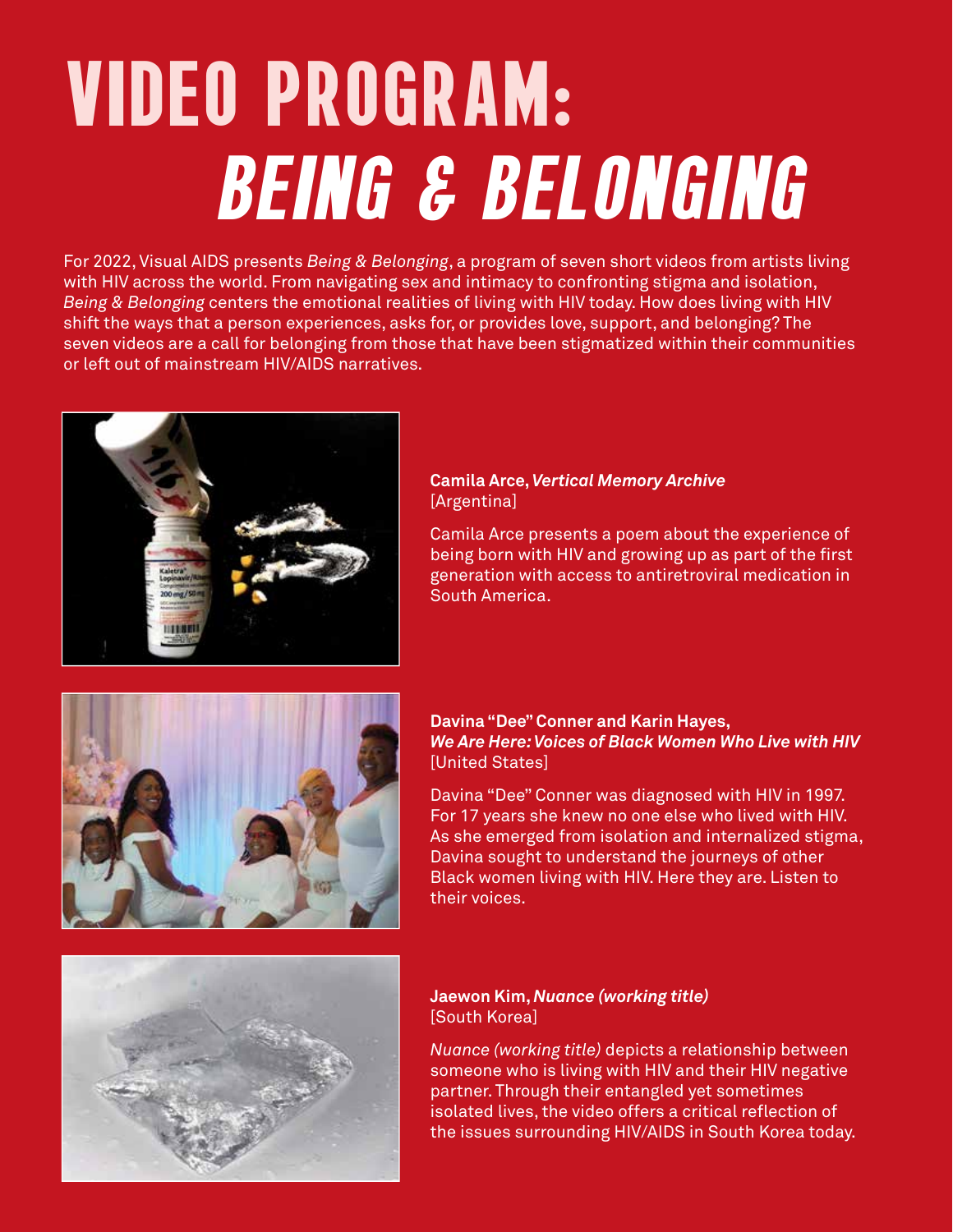

#### **Clifford Prince King,** *Kiss of Life* [United States]

In *Kiss of Life*, three Black people living with HIV describe their dating experiences. Raw conversations surrounding disclosure, rejection and self love are expressed through visual poetry and dreamscapes.



#### **Santiago Lemus and Camilo Acosta Huntertexas,** *Los Amarillos* [Colombia]

In Colombia, many people living with HIV experience jaundice–the yellowing of the eyes and skin–as a side effect of the low cost antiretroviral drugs supplied by the government. *Los Amarillos* is an experimental video addressing the alienation and hypervisibility that the artists have faced as a result of this side effect.



#### **Mikiki,** *Red Flag* [Canada]

Through a cacophony of limbs, members, and sounds drawn from the party and play scene, Mikiki interrogates their own substance use and asks how we can return pleasure and trust to conversations about drug use.



#### **Jhoel Zempoalteca and La Jerry,** *Lxs dxs bichudas* [Mexico]

*Lxs dxs bichudas* offers a poetic dance dialogue in Zapotec and Spanish that explores the ways in which race, gender, and geography shapes the lives and bodies of people living with HIV in Mexico, a country marked by the ideological project of *mestizaje*.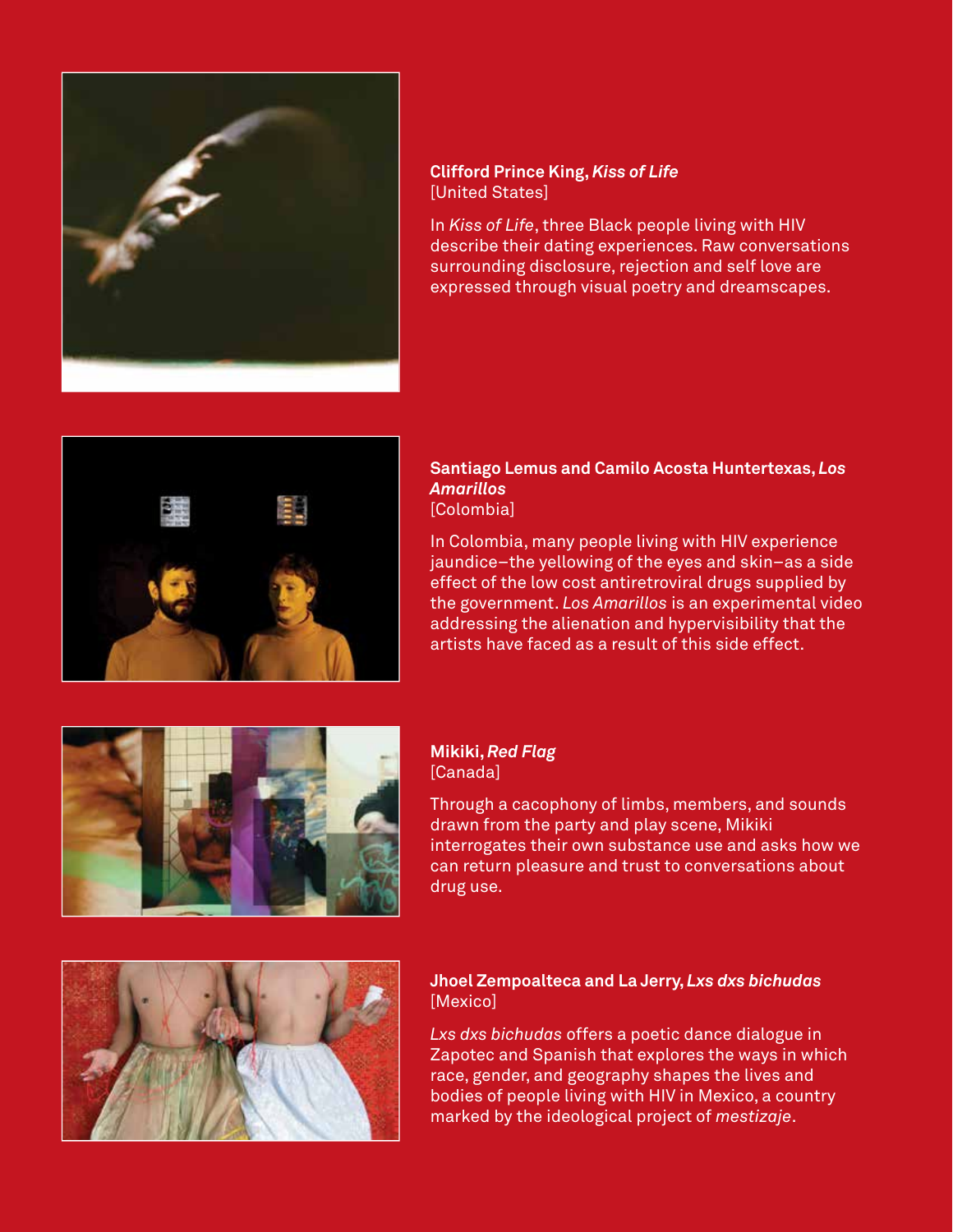# **MAKING IT HAPPEN**



# **To participate, we ask that you:**

- Identify a date and location for a free screening event, looping presentation, or online program.
- Collaborate with local groups to organize additional programming like a panel discussion.
- Publicize and promote your participation and share your event information with Visual AIDS.
- Help spread the word to friends and colleagues who could organize additional screenings.

## **Visual AIDS will provide:**

- A free, one-hour video program to be screened on/around Thursday, December 1, 2022.
- English, Spanish, and Korean subtitles for the videos. Additional languages may be available by request.
- Publicity materials such as video stills, project logo, and event description.
- A discussion guide for you to print and distribute at your screening.

# **There is no cost to participate!**

Visual AIDS is proud to offer Day With(out) Art programming free of charge so that these videos can be seen as widely as possible. **However, if your institution has a programming budget or a standard screening fee, we would greatly appreciate any contribution or donation.** We would be happy to provide an invoice and tax information if needed.

**If you would like to continue receiving updates about Day With(out) Art 2022, please register at https://sites.google.com/visualaids.org/dwa2022/**

**Questions can be emailed to Kyle Croft (kcroft@visualaids.org) and Blake Paskal (bpaskal@visualaids.org).**